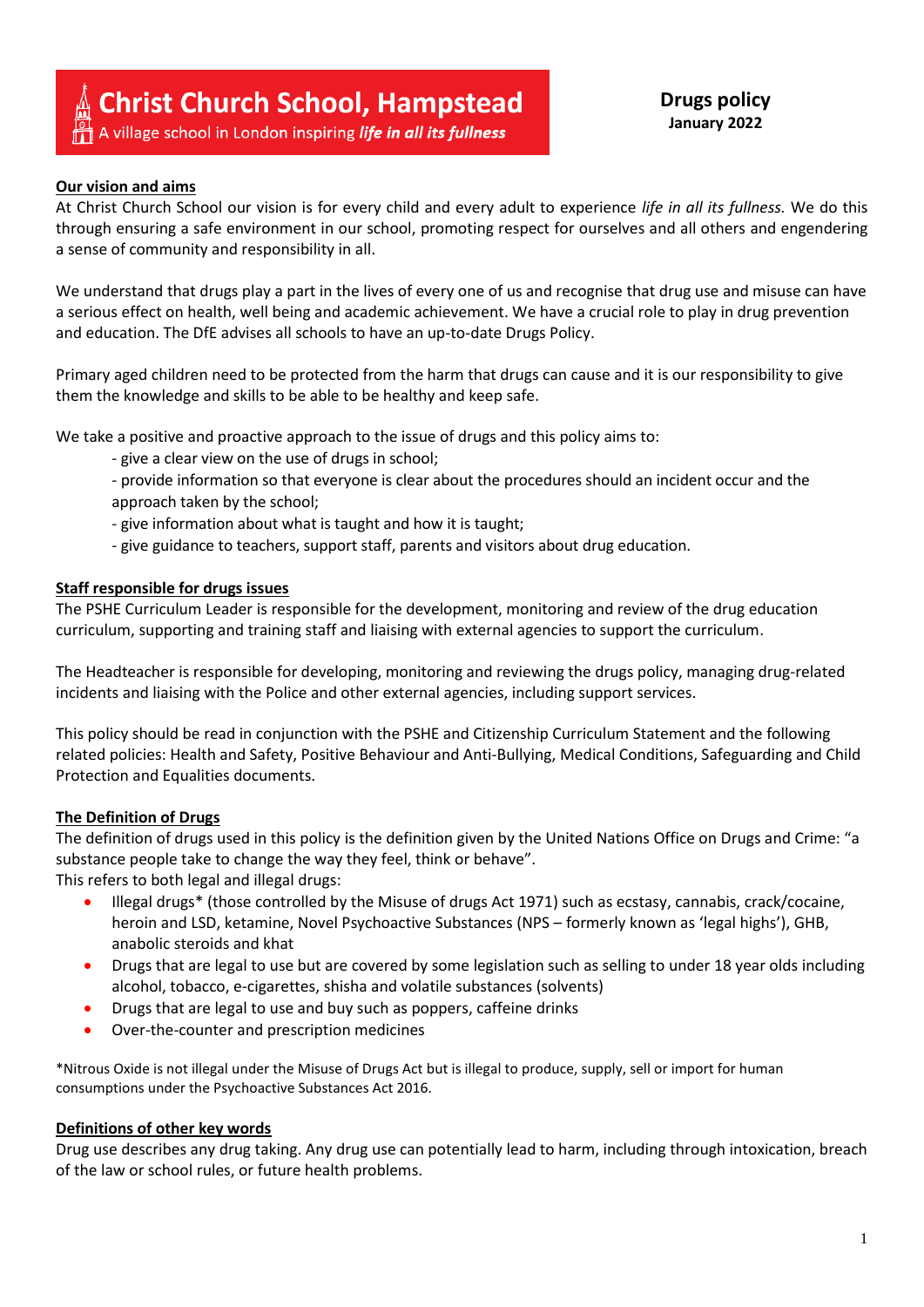Drug misuse is drug taking which leads to social, psychological, physical or legal problems through intoxication, regular excessive consumption and/or dependence.

# **Development of the policy**

This policy was drafted by the PSHE curriculum leader and Headteacher, following advice from Camden LA. We have taken account of key national and local guidance including: Programme of Study produced by PSHE Association (January 2020) DfE Relationships Education, RSE and Health Education Statutory Guidance (June 2020) Camden Example Primary School Drugs Policy (September 2020)

# **Drug education**

Drug education covers the teaching about drugs, alcohol and tobacco (including e-cigarettes and shisha) and is a key part of preventing drug misuse and promoting the health and well-being of young people.

# **Aims of drug education**

- to give pupils age-appropriate and accurate information about the effects and risks of substances (including substances in the home, and alcohol, tobacco, medicines, volatile substances and illegal drugs)

- help pupils to develop the skills and attitudes to keep safe, manage situations and make healthy and responsible decisions

To achieve this, our drug education programme will help pupils:

- gain knowledge and understanding about the effects, risks and dangers of drugs and correct myths and misunderstandings;
- develop skills to make informed decisions, including communication, self-awareness, negotiation, finding information, help and advice, helping others and managing situations involving drugs;
- develop skills to keep safe and manage situations involving drugs including assessing and avoiding risks, assertiveness and refusal skills and helping others;
- explore their own and other peoples' attitudes to drugs, drug use and drug users, including challenging stereotypes and dispelling myths and exploring media and social influences.

# **Drug education curriculum**

# **Where is it taught in the curriculum?**

Teaching about drugs, alcohol and tobacco is taught mainly through PSHE and citizenship and in Science where it is required in the National Curriculum.

# **What is taught?**

The content reflects

- statutory Health Education *By the end of primary school, pupils should know the facts about legal and illegal harmful substances and associated risks, including smoking, alcohol use and drug-taking*
- statutory Science

Year 6 programme of study: *Pupils should be taught to recognise the impact of diet, exercise, drugs and lifestyle on the way their bodies function*

Year 6 non-statutory guidance: *Pupils should learn how to keep their bodies healthy and how their bodies might be damaged – including how some drugs and other substances can be harmful to the human body. Pupils might work scientifically by: exploring the work of scientists and scientific research about the relationship between diet, exercise, drugs, lifestyle and health.*

# **Drug education in our PSHE and citizenship curriculum**

# **Key Stage 1** focuses on learning

-that household products (including medicines) can be harmful if not used correctly (Y1)

-about things that people can put into their body or on their skin; how these can affect how people feel (Y1) -that medicines, including immunisations and vaccinations and medication for allergies, can help to keep people healthy (Y2)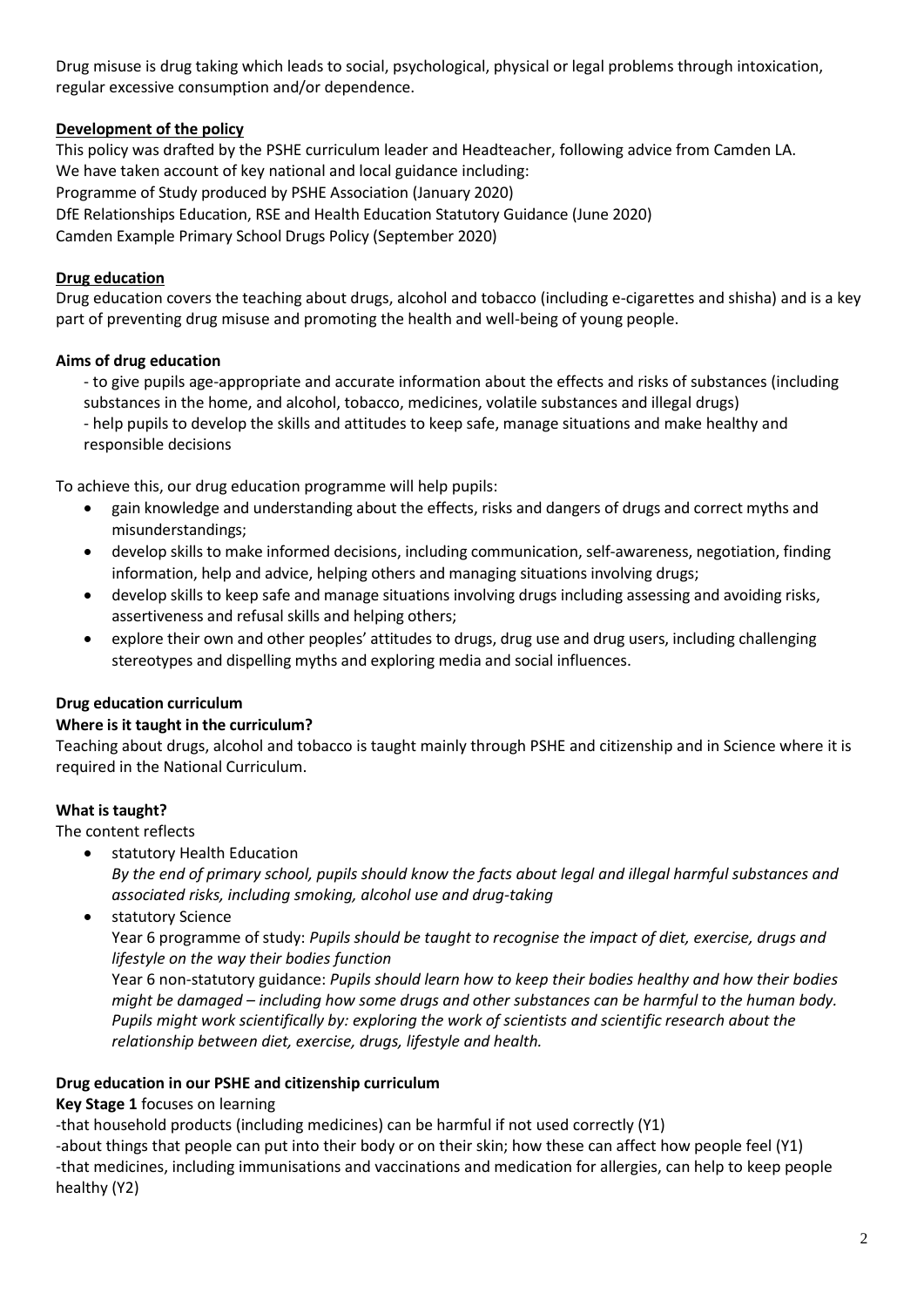# **Key Stage 2** focuses on learning

-about the importance of taking medicines correctly and using household products safely (Y4) -how medicines, when used responsibly, contribute to health (Y4)

-about the risks and effects of legal drugs common to everyday life (e.g. cigarettes, e-cigarettes/vaping, alcohol and medicines) and theirimpacton health; recognise that drug use can become a habit which can be difficult to break (Y6) -to recognise that there are laws surrounding the use of legal drugs and that some drugs are illegal to own, use and give to others (Y6)

-about why people choose to use or not use drugs (including nicotine, alcohol and medicines) (Y6)

-aboutthemixedmessagesinthemediaaboutdrugs,includingalcoholand smoking/vaping (Y6)

-about the organisations that can support people concerning alcohol, tobacco and nicotine or other drug use; people they can talk to if they have concerns (Y6)

# **How is pupils' learning assessed?**

Pupils' progress in drug education is assessed as part of PSHE and citizenship assessment and Science assessment. Pupils' knowledge, attitudes and skills are assessed through a range of methods including end of topic selfassessment and teacher assessment. Pupils' attainment in PSHE and citizenship and in Science is reported to parents in end of year reports.

# **How is drug education monitored and evaluated?**

Monitoring and evaluation help to plan future lessons and to review the teaching programme and improve the quality of teaching and learning.

The PSHE curriculum leader is responsible for monitoring and evaluation. A range of methods are used including lesson visits/learning walks, looking at pupils' work and speaking with pupils and teachers. Teachers use the scheme of work to monitor what they are covering and record whether they make changes.

# **Training and support for staff**

All staff who teach drug education participate in training and professional development through a range of activities including staff INSET, Camden training, team teaching and observing other teachers. We take advantage of the support, advice and training provided by Camden's Health and Well-being Team.

Information and teaching strategies and resources gained from staff attending external training are shared with other staff through staff meetings and INSET.

The PSHE curriculum leaders has opportunities to develop their skills in planning and supporting drug education through support from Camden Health and Well-being Team.

# **Management of drugs in school**

# **School's view about the use of drugs**

This school does not permit the possession, use or supply of any illegal or legal drug (unless authorised legal drug), which takes place within the school boundaries. This covers: on or near the school premises, within and outside the school day and during term time or holiday periods, on school visits, school journeys and at school social events.

These rules apply equally to staff, pupils, parents, governors and those working in and visiting the school.

# **Management of authorised drugs**

The school has agreed that there are circumstances when some legal drugs are authorised for use in school. These are prescribed medicines, hazardous chemicals (and solvents) and alcohol.

# *Medication*

Guidance of the administration of medication at school is set out in the Supporting Pupils with Medical Conditions policy.

# *Hazardous chemicals and volatile substances (solvents)*

Arrangements for the secure and safe storage of chemicals are set out in the Health and Safety policy.

# *Alcohol*

There are occasions when alcohol is authorised at school during parents' events and staff/governor social events. Staff accompanying pupils on field trips or school journeys are not permitted to drink when responsible for pupils.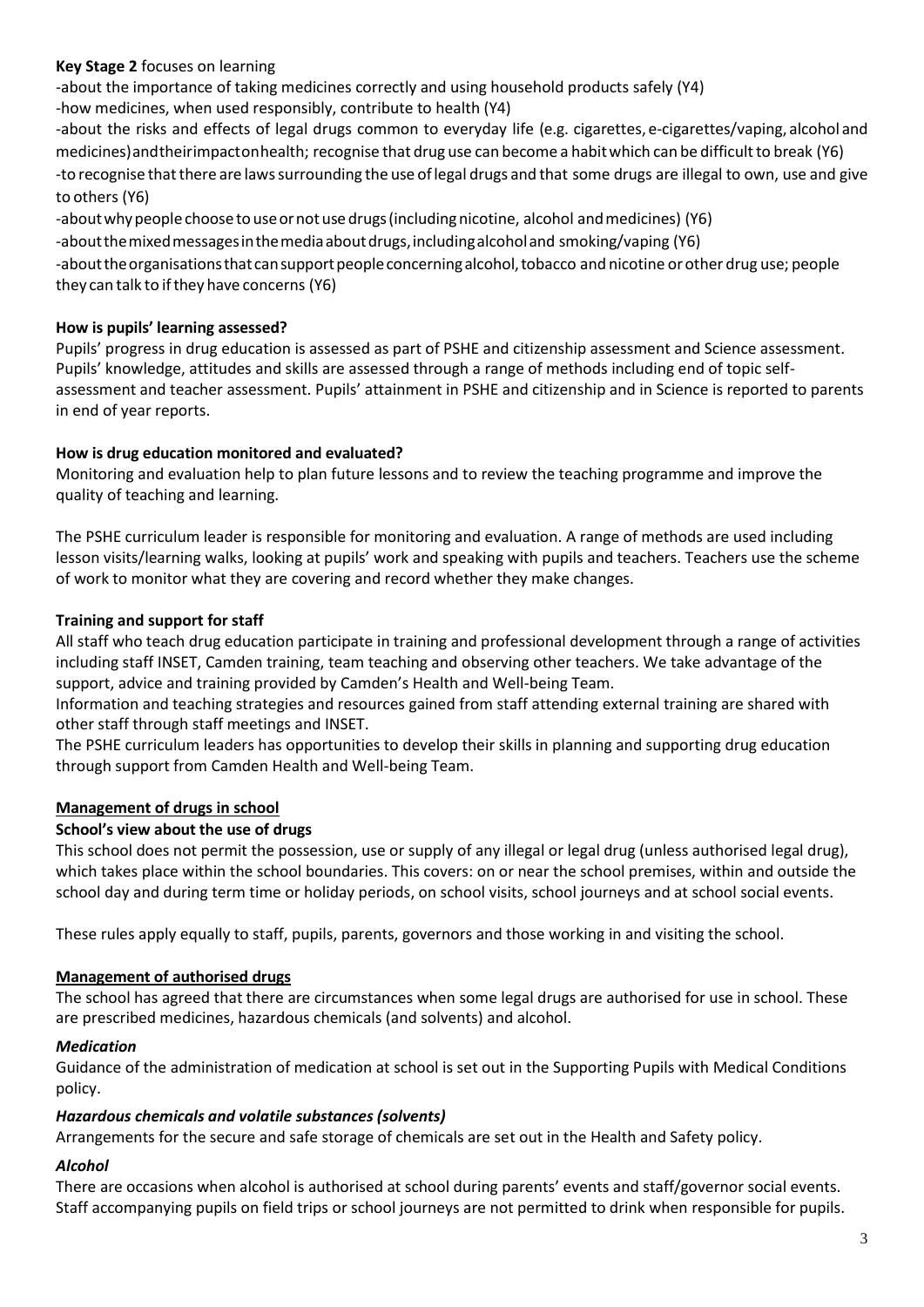# **Smoking policy**

This is a no smoking school and smoking (including use of e-cigarettes) is not allowed anywhere on the premises. See our No Smoking Policy.

# **Management of a drug-related incident**

# **Definition of a drug-related incident**

In this school, a drug-related incident includes any incidents involving any drug that is unauthorised and therefore not permitted within the school boundaries.

Drug-related incidents in a primary school rarely involve illegal substances but can involve:

pupils smoking cigarettes in school; a parent/carer collecting their child whilst drunk; pupils selling cigarettes to other pupils; a pupil misusing another pupils' asthma inhaler; a pupil disclosing a concern about a family member who has a drug problem; a pupil giving medicines to another pupil; a teacher with information about the illegal sale of cigarettes at a local newsagents; the school keeper finding used syringes in the playground; a member of the public phoning the school to say they have seen pupils smoking in Camden.

# **School responses to drug-related incidents**

In all drug-related incidents the following principles will apply:

- The head teacher and deputy will be informed immediately
- All situations will be carefully considered before deciding on the response
- The needs of the pupil(s) will always come first, whilst also taking account of the needs of the school as a whole
- Parents/carers will be involved at an early stage and throughout any investigation
- Support agencies, including the police, will be involved as appropriate and in keeping with legal requirements
- A range of responses will be considered including disciplinary and counselling/supportive responses.
- Permanent exclusions will not be the automatic response and will only be used in the most serious cases and as a final resort
- Any action taken will be in line with the school's behaviour policy.
- Decisions about the response will depend on the severity of the situation, whether the offence is one of a series or a first time and whether the person involved is putting themselves and others at risk. The Headteacher, in consultation with key staff, will decide whether a disciplinary and/or counselling action should take place.
- Incidents will be reported to the Chair of Governors

# **Procedures for managing incidents**

# **Reporting a drug-related incident**

All drug-related incidents are reported to the Headteacher.

Although there is no legal obligation to report an incident involving drugs to the police, we will inform Police immediately of any incident involving a suspected illegal drug. Incidents involving legal drugs will remain school matters, although we will contact Trading Standards or the Police about the sale of tobacco, alcohol or solvents to under-age pupils from local shops.

# **Recording the drug-related incident**

All drug-related incidents are recorded using an incident form. The form is given to the Headteacher and kept confidentially.

In all drug-related incidents, the Headteacher, in consultation with key staff, will decide on the responses, including the use of sanctions and/or counselling and support.

It is very rare for primary-age pupils to misuse drugs in school, however, we believe it is important to be prepared should such an incident occur.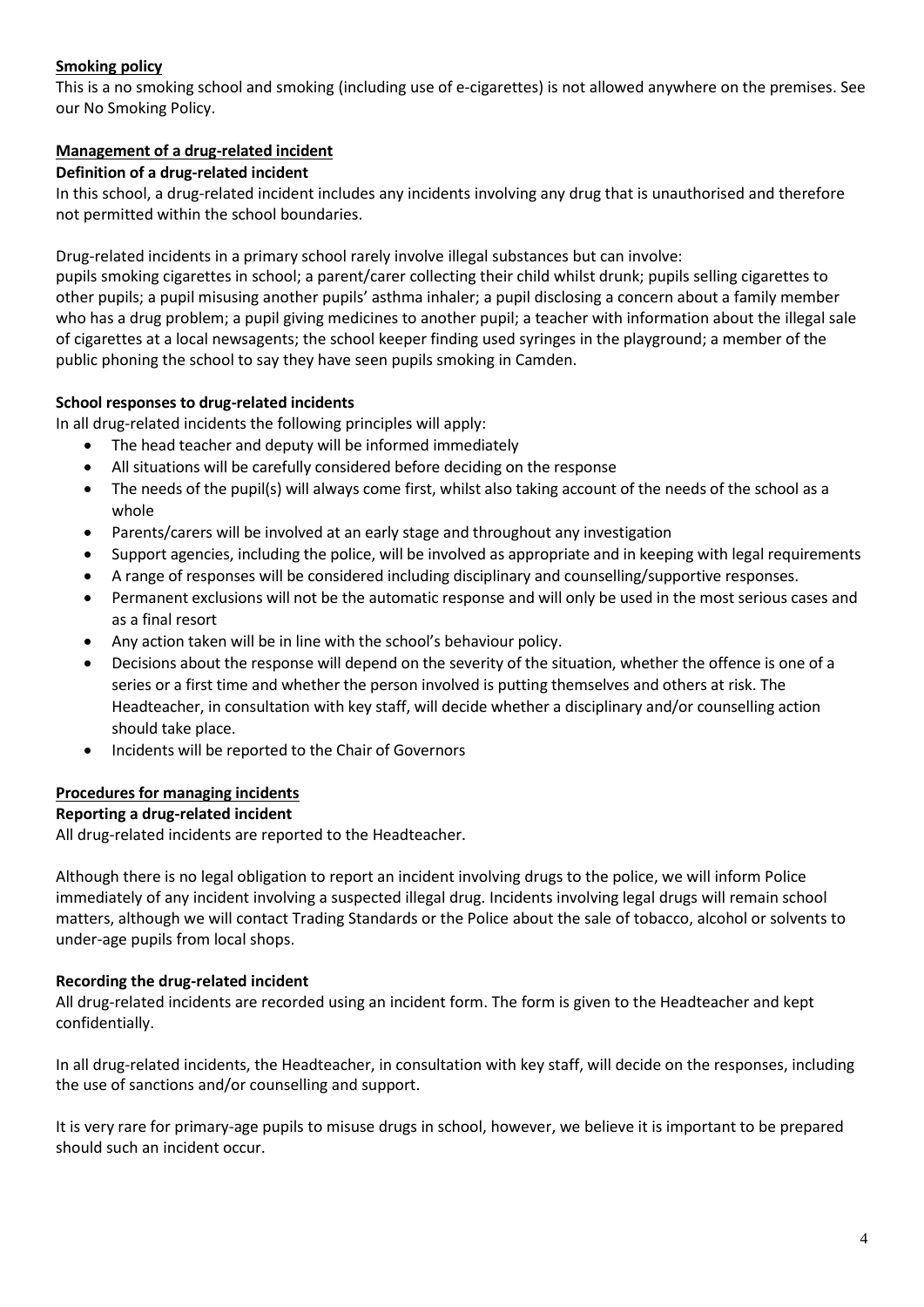# **Medical emergencies when a pupil is unconscious as a result of drug use**

Qualified First Aid staff should be called immediately. The pupil will be placed in the recovery position and an ambulance called immediately. Parents/carers will be informed and called to the school.

## **Intoxication, when a pupil is under the influence of a drug**

The pupil will be removed to a quiet room and not left alone. The first-aider and Headteacher will be called. The pupil will be helped to calm down and medical assistance sought immediately. Parents/carers will be informed and called to the school.

## **Discovery/observation**

This section describes the action that will be taken when a person is discovered using, supplying or holding a substance that is not permitted on school premises and which is described in this policy.

If the substance is illegal (or suspected to be illegal) staff can take temporary possession of it

- it will be confiscated, in the presence of a second member of staff as a witness

- the sample will be sealed in a plastic bag with details of the time and date of the seizure/find and witness present and stored in a secure location (e.g. a safe or lockable container) with access limited to the headteacher and deputy head

- the pupil(s) involved will be taken to the school office and the headteacher or deputy head called and the pupils questioned

- the police will be notified immediately, who will collect it and store or dispose of it, in line with locallyagreed protocols
- we will record details of the incident, including the police incident reference number

- we will inform the pupil's parents/carers and they will be asked to come into school, unless it is not in the best interests of the pupil to do so

- identify any safeguarding concerns and develop a support and sanctions response including internal exclusion whiles investigations are carried out

If the substance is legal (but unauthorised in school) it will be disposed of or handed to the parent/carer.

#### **Searches**

Staff are allowed to confiscate pupils' property, as a disciplinary penalty, where reasonable to do so, including substances, whether legal or not.

If staff find other substances which are not believed to be illegal/controlled drugs, these can be confiscated where staff believe them to be harmful or detrimental to good behaviour. If school staff are unable to identify the legal status of an item/substance, it should be treated as an illegal drug.

If a member of staff has reasonable grounds for suspecting that a pupil is carrying illegal drugs on them or in their personal property, they will ask the pupil to voluntarily produce the substance, in the presence of two members of staff. In circumstances where a pupil refuses to do this the member of staff will discuss with the Headteacher who may decide to carry out a search in the presence of another member of staff. The Headteacher is the only person authorised to carry out a search, unless they are not the same sex as the pupil and then the Headteacher will authorise a senior member of staff. The search will take place in school or where staff have lawful control of pupils.

We will keep a record of the search and inform parents if a substance is found, although there is no legal requirement to do this or to inform parents before or after a search or to seek their consent to search a child.

Teachers can search pupils' bags and in circumstances where a member of staff believes drugs have been stored there, they will seek the pupils' consent and search with a senior member of staff present. If consent is refused, the decision to search will be taken by the Headteacher.

#### *Dealing with drug-taking materials*

School site staff make regular checks of the school grounds and know how to deal with drug-taking materials, including needles, in line with health and safety advice.